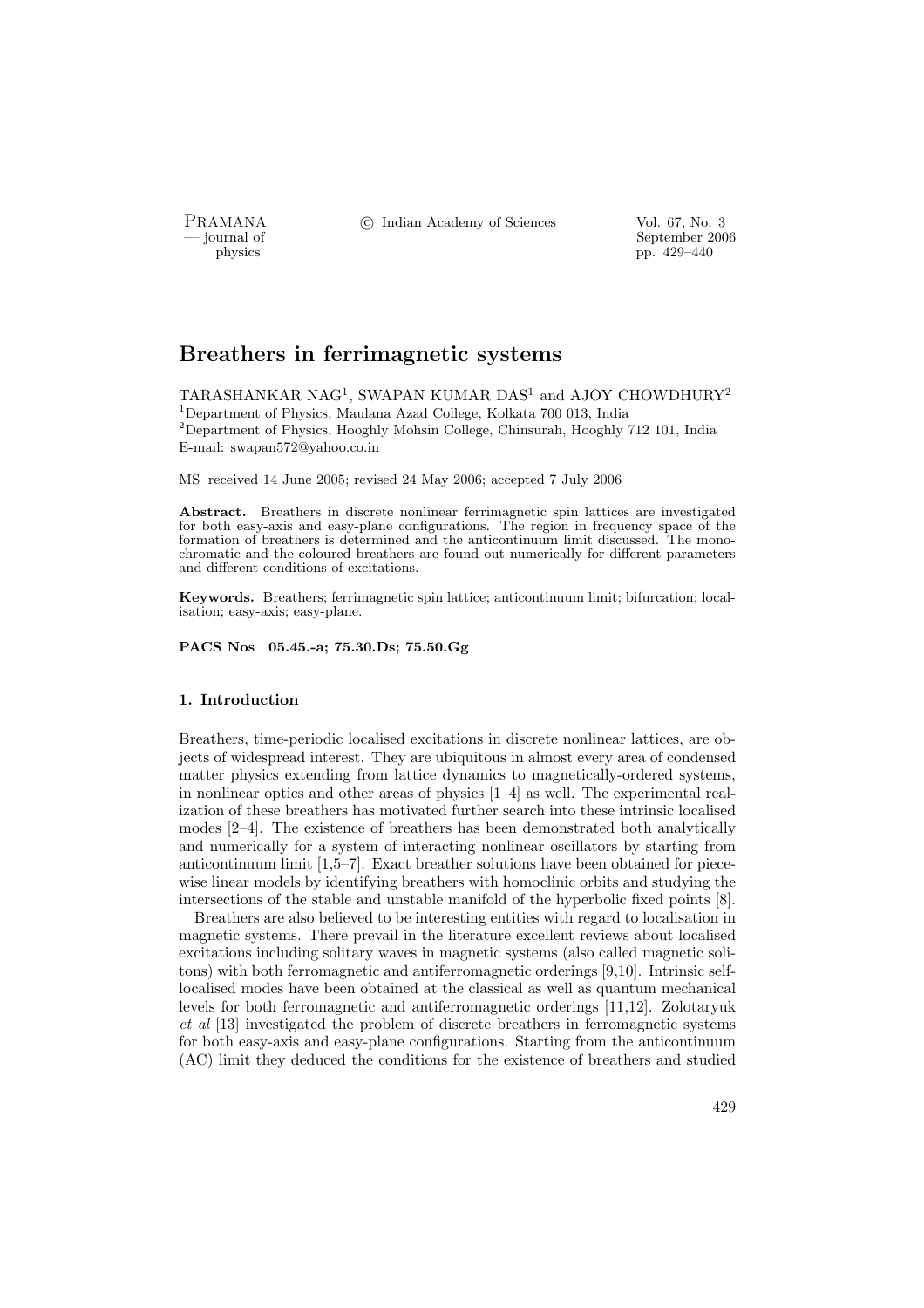both analytically and numerically the profiles of breathers, their stability and the effect of dimension on the breathers. Lai and Sievers [9] also studied in detail the existence and stability of intrinsic localised modes of both even and odd parities for ferromagnetic and antiferromagnetic systems in the presence or absence of an external magnetic field.

Though the most natural extension of ferromagnetic and antiferromagnetic systems would be ferrimagnets, an analysis of breathers in ferrimagnets is lacking to the best of our knowledge. A systematic study of the existence of localised modes, their stability [16] and mobility in ferrimagnets is important in view of the energy localisation and transport of spin waves in ferrimagnetically ordered systems. To this end we have addressed ourselves to a study of discrete breathers in classical two-sublattice ferromagnetic systems, the spins being alternately  $1$  and  $S$  in magnitude (in suitable units) and oppositely directed in two sublattices respectively. That breathers exist in the system discussed here, points to the localisation of the energy of nonlinear spin waves. Though the question of movability of these breathers has not been addressed in this work, it would be an interesting exercise to extend this analysis to include the possibility of the mobile breathers.

The paper is organized as follows. Section 2 discusses the dispersion relation of spin waves in an easy-axis ferrimagnetic system and the region in frequency space relevant to the formation of breathers. Section 2.2 deals with the profiles of breathers under different conditions of excitation. In §3 easy-plane breathers are discussed. Section 4 deals with the energetics involved in the discrete breathers of ferrimagnetic systems. The paper ends with a discussion of the essential results and the possible extension.

## 2. Dispersion relation for easy-axis ferrimagnet

The Hamiltonian of a system of interacting classical spins with nearest-neighbour coupling is given by  $H = -\frac{1}{2}$  $\frac{1}{2}$  $n \neq n'$ acı the classical spins with nearest-neignbour<br>  $\alpha(x,y,z) J_{\alpha}^{nn'} S_{n}^{\alpha} S_{n'}^{\alpha} - D \sum_{n} S_{n}^{zz}$ , where  $J_x$ ,  $J_y, J_z < 0$  for ferrimagnets,  $D > 0$  for easy-axis configuration and in the ground state the spins are aligned alternately parallel and antiparallel to the Z-axis. The components of J are assumed to be site-independent. Assuming nearest-neighbour interaction, the Landau–Lifshitz equations governing the evolution of classical spins are given by [13]

$$
\frac{\mathrm{d}S_n^x}{\mathrm{d}t} = J_y S_n^z (S_{n-1}^y + S_{n+1}^y) - J_z S_n^y (S_{n-1}^z + S_{n+1}^z) - 2DS_n^y S_n^z,\tag{1}
$$

$$
\frac{\mathrm{d}S_n^y}{\mathrm{d}t} = J_z S_n^x (S_{n-1}^z + S_{n+1}^z) - J_x S_n^z (S_{n-1}^x + S_{n+1}^x) - 2DS_n^x S_n^z,\tag{2}
$$

$$
\frac{\mathrm{d}S_n^z}{\mathrm{d}t} = J_x S_n^y (S_{n-1}^x + S_{n+1}^x) - J_y S_n^x (S_{n-1}^y + S_{n+1}^y). \tag{3}
$$

(The spins are normalized in terms of a characteristic spin.) For planar isotropy (i.e.,  $J_x = J_y$ ), we obtain assuming a two-sublattice model with plane-wave perturbations about the ground state,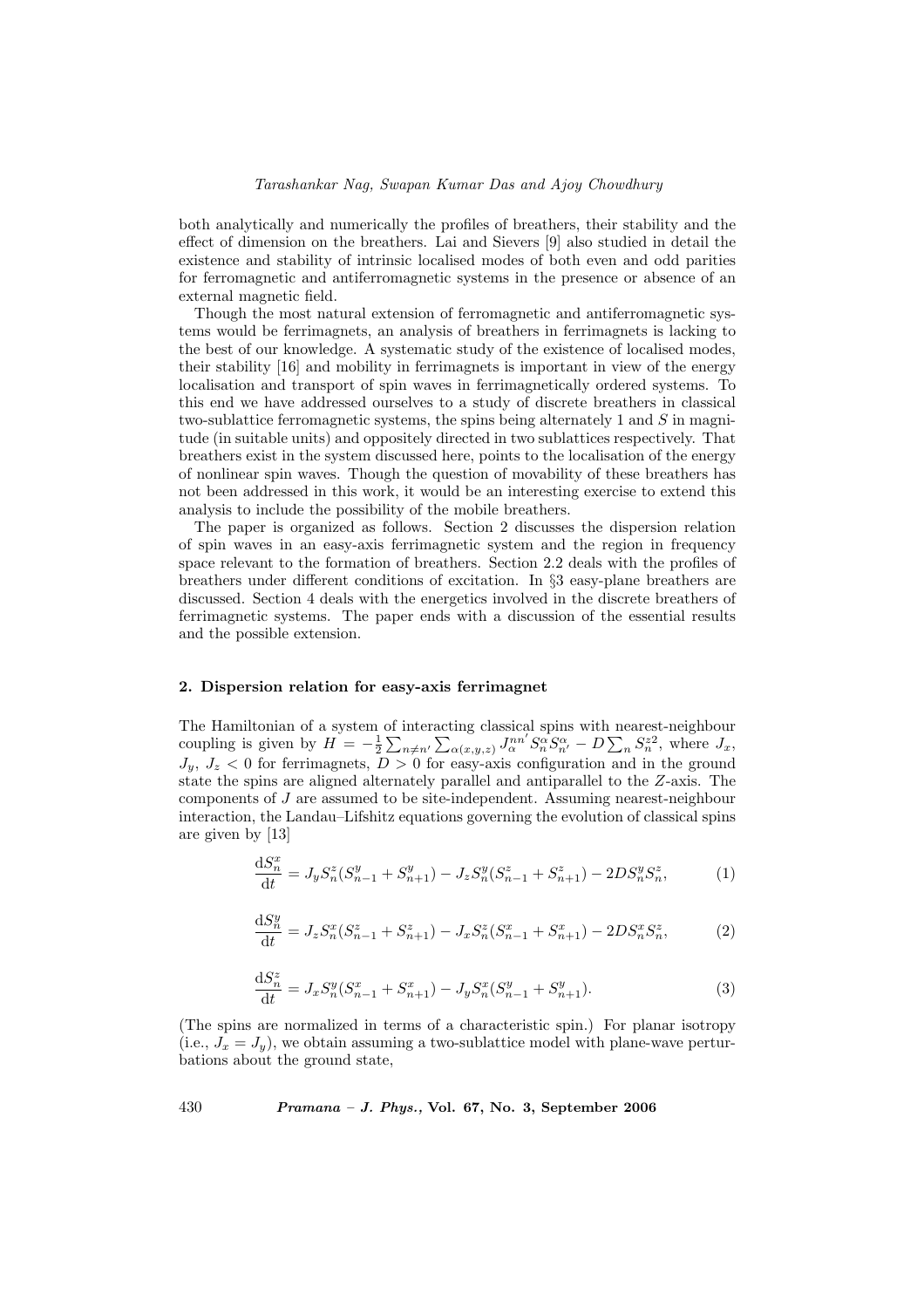$$
\omega^2 + 2\omega(J_z + D)(S_{2p}^z + S_{2p+1}^z) + 4(J_zS_{2p}^z + DS_{2p+1}^z)(J_zS_{2p+1}^z + DS_{2p}^z) -4J^2S_{2p}^zS_{2p+1}^z\cos^2 q = 0,
$$
\n(4)

where  $S_{2p}^z$  and  $S_{2p+1}^z$  refer to the z-components of spin at the even and odd sites respectively. The dispersion relation gives

$$
\omega = \omega_1 \pm [\omega_2 - \omega_3]^{1/2},\tag{5}
$$

where  $\omega_1 = (|J_z| - D)(S_{2p}^z + S_{2p+1}^z), \ \omega_2 = (|J_z| - D)^2(S_{2p}^z + S_{2p+1}^z)^2$  and  $\omega_3 =$  $4[|J_z|S_{2p}^z - DS_{2p+1}^z)(|J_z|S_{2p+1}^z - DS_{2p}^z) - J^2S_{2p}^zS_{2p+1}^z \cos^2 q]$ . The linear dispersion relation of the spin waves is obtained by putting  $S_{2p}$  and  $S_{2p+1}$  equal to 1 and −S respectively or vice versa. The nonlinear dispersion relation is obtained for -S respectively or vice versa. The nonlinear dispersion relation is obtained for<br>nonlinear plane-wave excitations by replacing  $S_{2p}^z$  and  $S_{2p+1}^z$  with  $\sqrt{1-S^2}$  and  $-\sqrt{S^2 - B^2}$  or vice versa, where A and B represent the amplitudes of spin waves excited at the adjacent sites. For either branch of the dispersion relation, the magnitudes of the frequencies of nonlinear plane waves lie lower than the minima of the linear dispersion relation obtained at  $q = 0$  and  $q = \pi$  for positive branch and  $q = \pi/2$  for negative branch respectively. Furthermore, the difference increases with the increase of the amplitude of excitation showing that the nonlinear spectrum gets continuously repelled from the linear one with increasing nonlinearity (figures 1 and 2). Thus the nonlinear excitations can bifurcate from the lower band edge to form localised excitations [13,14]. For the present system there is no possibility of the formation of nonlinear localised excitations by bifurcation from the upper band edge because of their becoming resonant with the linear modes in that case.

# 2.1 Anticontinuum limit (AC limit) and its significance in respect of finding out breather solutions

The anticontinuum limit [1,5–7,13] (or sometimes called the antiintegrable limit) is found out by putting  $J_x = J_y = 0$  or  $J_x = J_y = J_z = 0$  in eqs (1)–(3), which then become integrable, and afterwards exciting only a limited number of spins about the ground state. The solution in this limit is,  $S_n^z = constant$  and  $S_n^x +$  $iS_n^y = S_n^+ = A_n \exp i(\omega_n t + \phi_n)$ , where  $\omega_n$  and  $\phi_n$  are the frequency and phase respectively of the spin excited at the *n*th site. The magnitude of  $\omega_n$  can be seen to be equal to  $|J_z(S_{n-1}^z + S_{n+1}^z) + 2DS_n^z|$ , where  $|S_n^z|$  = mitude of  $\omega_n$  can be seen<br>  $\sqrt{1-A^2}$  or  $=\sqrt{S^2-B^2}$ depending on whether the spin of the excited state is  $1$  or  $S$ ,  $A$  and  $B$  being the respective amplitudes of excitation at the sites. Provided, certain nonresonance and anharmonicity conditions are satisfied (explained below), the solutions can be continued to the range of small but finite values of  $J_x$ ,  $J_y$  and  $J_z$  leading to breather solutions with appropriate frequencies.

Let us write the equations as (following Zolotaryuk *et al* [13]),

$$
J_y S_n^z (S_{n-1}^y + S_{n+1}^y) - J_z S_n^y (S_{n-1}^z + S_{n+1}^z) - 2 D S_n^y S_n^z - \dot{S}_n^x = 0, \qquad (6)
$$

$$
J_z S_n^x (S_{n-1}^z + S_{n+1}^z) - J_x S_n^z (S_{n-1}^x + S_{n+1}^x) + 2DS_n^x S_n^z - \dot{S}_n^y = 0, \qquad (7)
$$

$$
Pramana - J. Phys., Vol. 67, No. 3, September 2006 \qquad \qquad 431
$$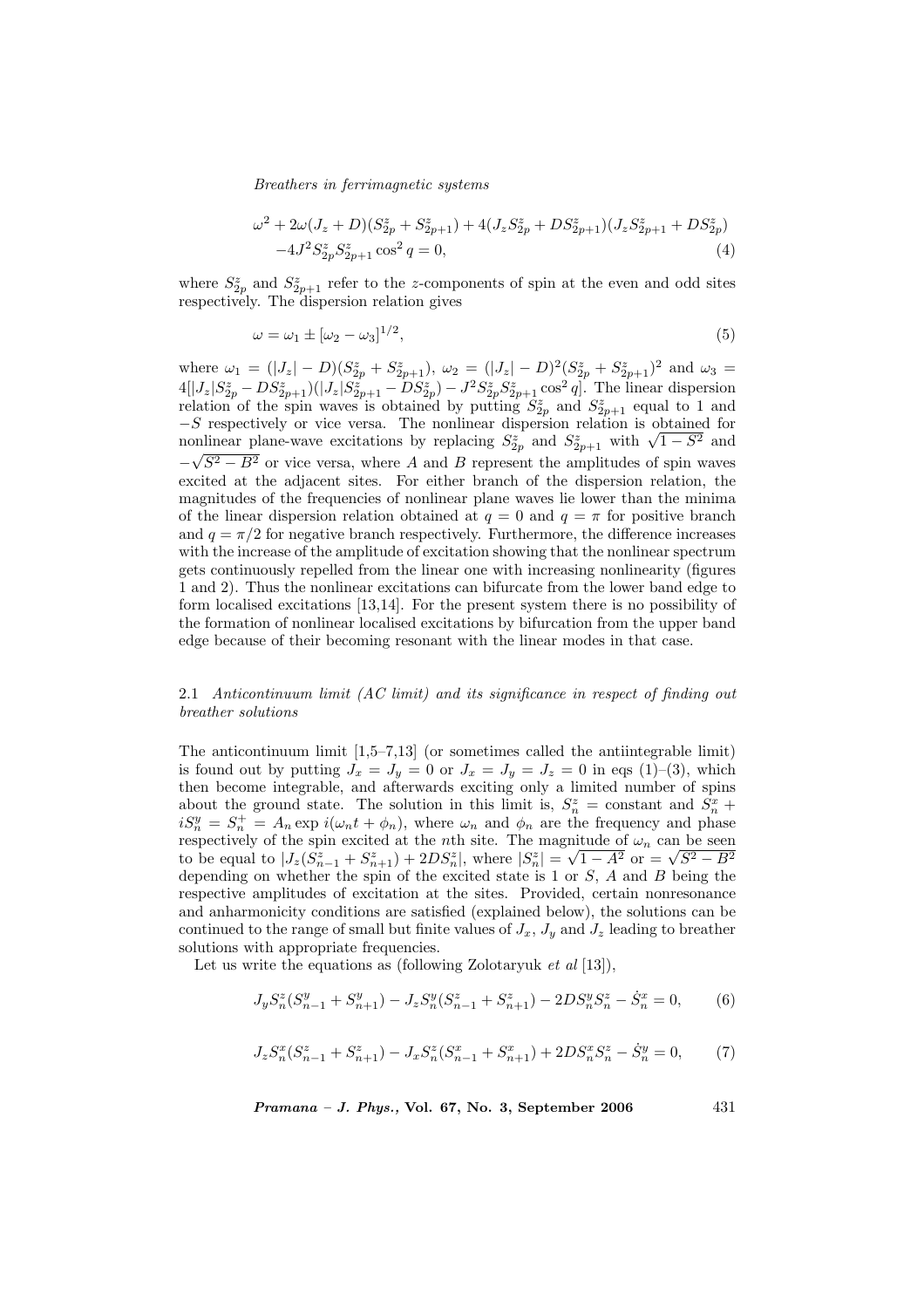#### Tarashankar Nag, Swapan Kumar Das and Ajoy Chowdhury



Figure 1. (a) Linear and nonlinear dispersion curves for various values of q for an easy-axis ferrimagnetic system  $(J_z = -1.0, J_x = J_y = -0.1, D = 1.0,$  $S = 0.8$ ). The nonlinear dispersion curve has been drawn for  $\delta_1 = 0.1$ and  $\delta_2 = 0.05$ , where  $\delta_1$  and  $\delta_2$  refer to the amplitudes of nonlinear excitations at the even and the odd sites respectively. Here  $\delta_1$  and  $\delta_2$  refer to 'Del 1' and 'Del 2' respectively in the graphs shown in figures 2 and 3. The plot shows that the nonlinear dispersion curve (the lower curve) lies below the linear one (upper one).  $w(1)$  and  $w(n)$  refer to the linear and nonlinear dispersions respectively. Here w refers to  $\omega$  in the text. (b) Linear and nonlinear dispersion curves similar to figure 1a for isotropic case  $(J_z = J_x = J_y = -1.0, D = 1.0, S = 0.8, \delta_1 = 0.5, \delta_2 = 0.5)$ . The plot shows that the nonlinear dispersion curve (the lower curve) lies below the linear one (the upper one).

$$
J_x S_n^y (S_{n-1}^x + S_{n+1}^x) - J_y S_n^x (S_{n-1}^y + S_{n+1}^y) - \dot{S}_n^z = 0.
$$
 (8)

The solution admits of a locally unique continuation by implicit function theorem for sufficiently small  $J_x, J_y$  and  $J_z$  if the derivatives of the left-hand side expressions with respect to the above parameters are invertible at  $J_x = J_y = J_z = 0$ . Following Zolotaryuk *et al* [13] the calculations give  $k\omega \neq \omega_0$  and  $k\omega \neq \omega_1$  for  $n \neq 0, \pm 1$  and  $n = \pm 1$  respectively, where k is a positive integer, n denotes the lattice site,  $\omega$ , the frequency at the central site and  $\omega_1, \omega_0$  denote the frequencies at adjacent sites respectively. For  $n = 0$ , a similar analysis gives  $\omega \neq 0$  for  $k \neq 0$  and  $D \neq 0$  for  $k = 0$ . These are the nonresonance conditions required to be satisfied in addition to the condition  $k\omega \neq \omega_1$  where  $\omega_1$  is the linear frequency and also the condition of anharmonicity of the periodic orbit of the Hamiltonian of the spin system in order that one may extend the solution in the anticontinuum limit to the region of small but finite interaction between the spins. The restrictions on the magnitudes of the parameters that result from these conditions are given in the following for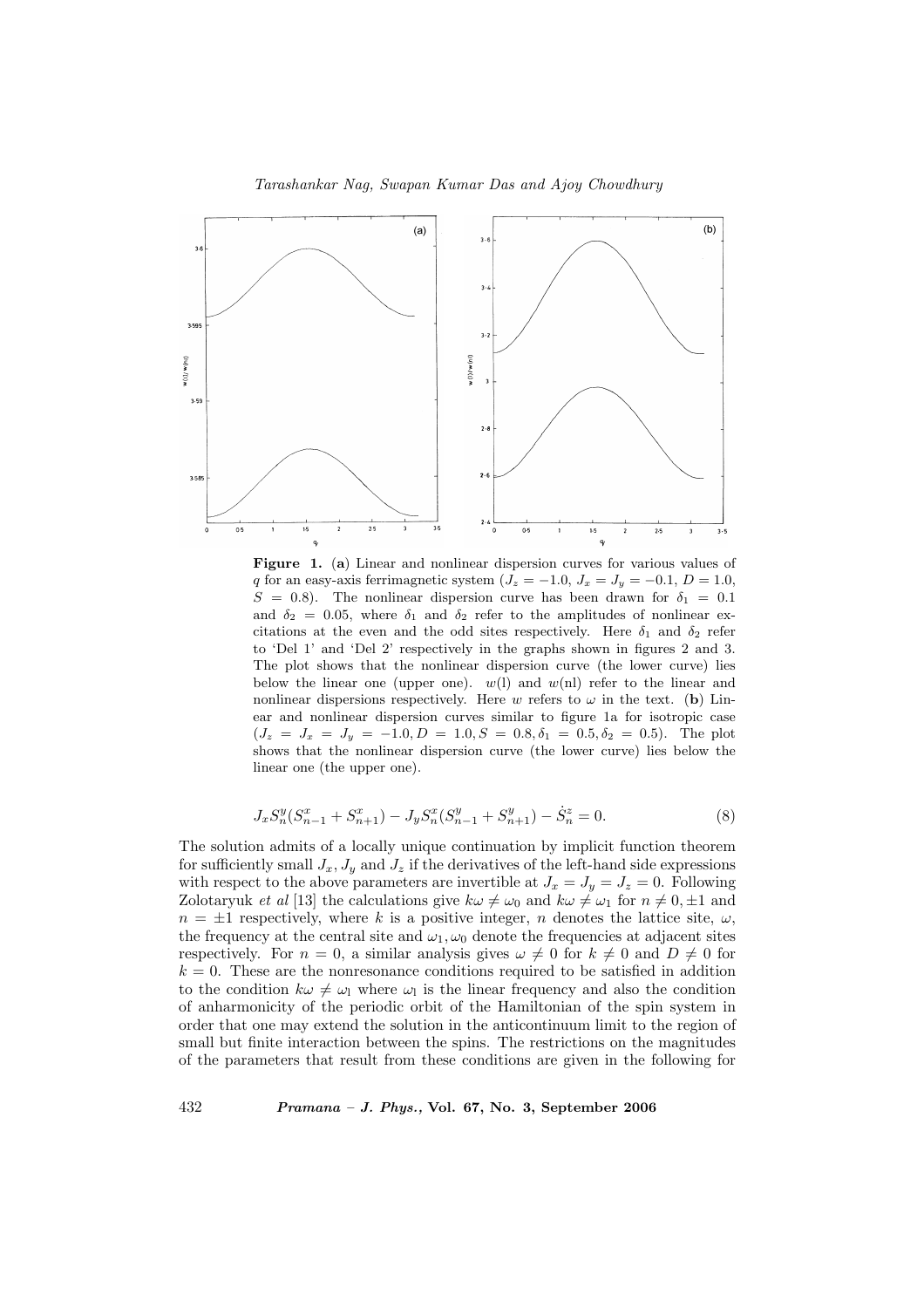

Figure 2. (a) Plot of the linear and nonlinear dispersion relations for various magnitudes of  $\delta_1$  ( $\delta_2$  = 0.05 at  $q = 1.57$  of an easy-axis ferrimagnetic system. The nonlinear dispersion curve is seen to get repelled from the linear one with the incrase of the amplitude of excitation and thus to create the possibility of formation of breathers. The parameters chosen are:  $J_x = J_y = J_z = -1.0, D = 1.0, S = 0.9$ . (b) A plot showing the linear and nonlinear dispersion relations for various magnitudes of  $\delta_2$ . The parameters are  $J_z = -1.0, J_x = J_y = -1.0, D = 1.0, \delta_1 = 0.1$ . The nonlinear dispersion curve is seen to get repelled from the linear one with the increase of  $\delta_2$  and thus to give rise to breathers.

two possible spin configurations in an easy-axis system. A similar set of restriction also follows straightforwardly for an easy-plane system and are not given here for the sake of brevity.

For the configuration  $(\cdots -S, 1, S_0, 1, -S, \ldots)$  we obtain  $\omega = 2(J_z + DS_0), \omega_1 =$  $J_z(S_0 - S) + 2D$ ,  $\omega_0 = 2(J_z - DS)$ . The condition  $k|\omega| = |\omega_1|$  gives  $|J_z|(2k - |S_0 - S|)$  $S|$ ) = 2D(1 – k|S<sub>0</sub>|) and hence for this resonance condition we get  $|J_z| = 2D(1$  $k|S_0|/[2k - |S_0 - S|]$ . The resonance condition  $k|\omega| = |\omega_0|$  gives  $k|(J_z + DS_0)| =$  $|J_z| + DS$ , or,  $|J_z| = D(S - k|S_0|)/[(k-1)]$  for  $k \neq 1$  and  $|S_0| = S$  for  $k = 1$ .

For the configuration  $(\cdots 1, -S, S_0, -S, 1, \ldots)$  we similarly obtain,  $\omega = 2(DS_0 J_zS$ ,  $\omega_1 = J_z(1+S_0) - 2DS$ ,  $\omega_0 = 2(D-J_zS)$ . The resonance condition  $k|\omega| = |\omega_1|$ gives as above,  $|J_z| = 2D(S - k|S_0|)/(2kS - 1 - S_0)$ . Similarly the resonance condition  $k|\omega| = |\omega_0|$  gives  $|J_z| = D(1 - k|S_0|)/[S(k-1)]$  for  $k \neq 1$  and  $|S_0| = 1$ for  $k = 1$ . These conditions were taken care of in the choice of the parameters  $J_x, J_y, J_z, D$  etc. so that the periodic orbit of the original Hamiltonian remains non resonant allowing us to extend the solution in the anticontinuum limit for small but finite values of the coupling parameters. The calculations for the easy-plane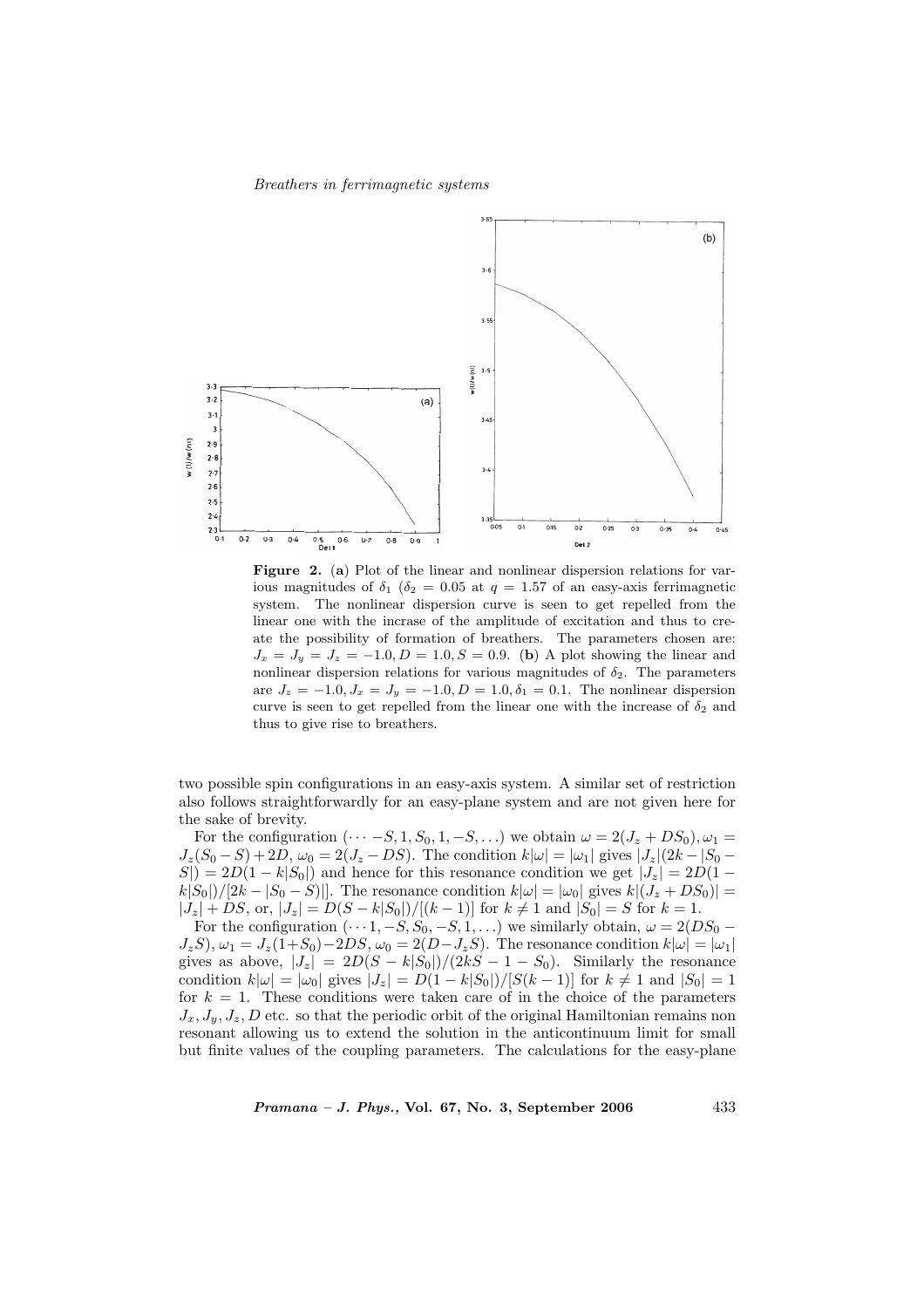## Tarashankar Nag, Swapan Kumar Das and Ajoy Chowdhury



Figure 3. (a) The linear and nonlinear dispersion relations for various magnitudes of  $\delta_1$  in an easy-plane ferrimagnetic system. The parameters are:  $q = 1.57, D = -1.0, J_x = J_y = J_z = -1.0, S = 0.9, \delta_2 = 0.05$ . Here also the nonlinear dispersion curve (the lower curve) is seen to get repelled from the linear one (the upper line) with the increasing value of  $\delta_1$  and thus to give rise to breathers. (b) A similar plot of linear and nonlinear dispersion relations for various magnitudes of  $\delta_2$  ( $\delta_1$  = 0.05), the other parameters remaining the same as before.

configuration follow similarly leading to the relevant choice of parameters in that case also.

#### 2.2 Breather solutions in easy-axis ferrimagnets

For a completely isotropic  $(J_x = J_y = J_z)$  or planar isotropic  $(J_x = J_y \neq J_z)$ Heisenberg interaction, eqs (1)–(3) then yield the solution  $S_n^z = \text{constant}$  and  $S_n^x +$  $iS_n^y = A_n \exp(i\omega t)$ , where  $\omega$  is the site-independent frequency of the excited normal mode. We then obtain, assuming symmetry with respect to the nth site, the center of the breather, the difference equation

$$
A_n(\omega - 2D\sqrt{1 - A_n^2}) + 2JA_{n+1}\sqrt{1 - A_n^2} + 2J_zA_n\sqrt{S^2 - A_{n+1}^2} = 0,
$$
\n(9)

where  $A_n$  and  $A_{n+1}$  are the amplitudes corresponding to the nth and the  $(n+1)$ th sites respectively, and the total spin at the nth site is taken to be unity. Knowing  $A_n$  we can find out  $A_{n+1}$  and continue the scheme to determine the amplitudes for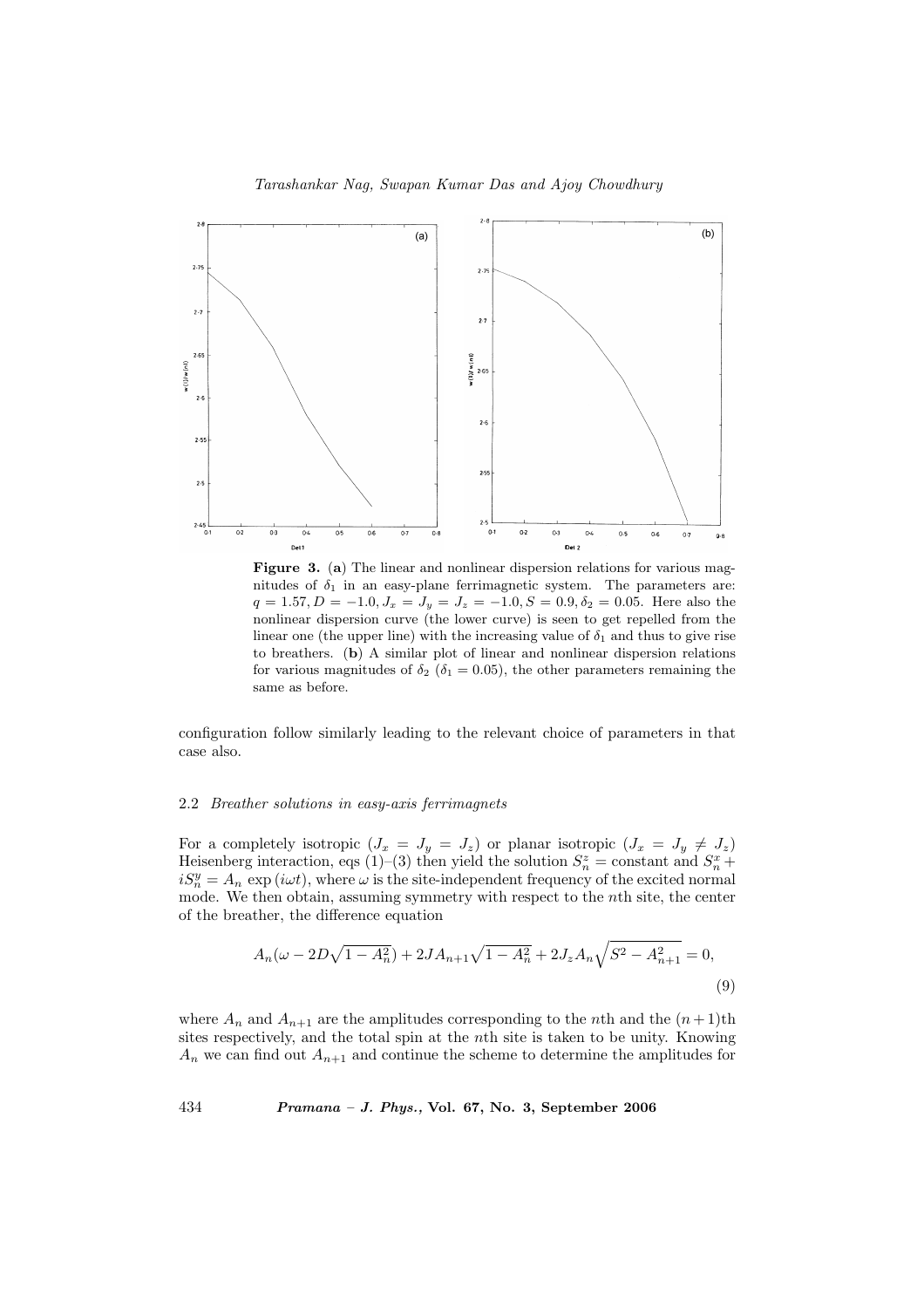

**Figure 4.** (a) Plot of the amplitude of excitation  $A(n)$  of monochromatic breathers for various sites  $n (J_x = J_y = J_z = 1.0 \times 10^{-04}, D = 1.0, S = 0.9)$  in an easy-axis ferrimagnetic system. (Initially only one spin has been excited.) (b) A similar plot for  $J_x = J_y = J_z = 1.0, D = 1.0, S = 0.9$ . Localisation is clearly seen to decrease compared to the previous case due to decrease of  $D/J$ ratio. (c) A similar plot of the amplitude for various sites, where initially three spins have been excited at the three sites, the other parameters remaining the same as before.

the other sites as well. Taking  $\omega$  to be equal to the value at the anticontinuum limit we have numerically solved eq. (9) (figures 4a, 4b). The three-spin excited monochromatic breather solution is similarly obtained by exciting the nth spin and two adjacent spins lying on either side of the nth one (figure 4c). Assuming symmetry about nth site we can proceed as before to find out the breather profile. From the condition that the frequencies corresponding to the sites of the excited spins must be identical, we get in the anticontinuum limit

$$
A_n^2 > \left(1 - \left[\frac{J_z(2S - 1) + 2SD}{2D + J_z}\right]^2\right).
$$
 (10)

The coloured breather solutions for general  $J_x, J_y, J_z$  are obtained by numerically solving the equations by fourth-order Runge–Kutta method. The breather profile is obtained numerically for initially one-spin excited ferrimagnetic system (figures 5 and 6).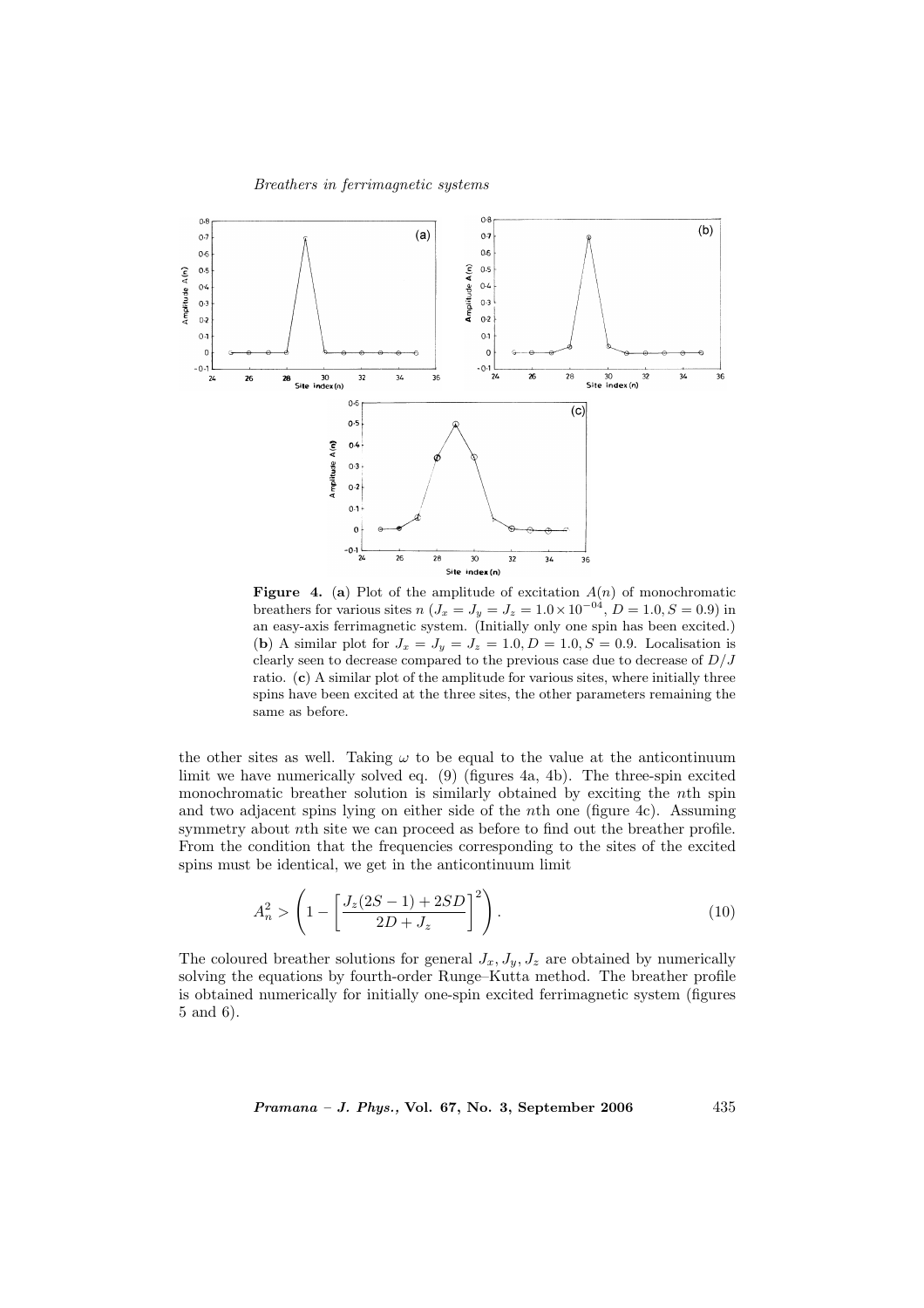

**Figure 5.** (a) Plot of  $S_x$  vs. site index n for coloured breathers in an easy-axis ferrimagnetic system obtained by solving the time evolution equation by Runge–Kutta method. The parameters are:  $J_x = J_y = J_z = -1.0$ ,  $D = 1.0, S = 0.8$ . (b) Plot of  $S_y$  vs. *n* for the same choice of parameters. (c) Plot of  $S_z$  vs. *n* for the same choice of parameters.

## 3. Easy-plane ferrimagnetic configuration

For easy-plane ferrimagnets  $D < 0$  and the spins are aligned in the XY plane in the ground state with the spins pointing alternately along the positive and the negative X-axis with magnitudes 1 and S respectively. The linear dispersion relation for spin-wave excitation in easy-plane configuration gives in the completely isotropic case

$$
\omega^2 = 2(A - B\cos^2 q) \pm 2\sqrt{(F + E\cos^2 q)},\tag{11}
$$

where  $A = J^2(1+S^2) + 2JDS$ ,  $B = 2J^2S$ ,  $F = J^4(1-S^2)^2$ ,  $E = 4J^2D^2S^2 +$  $4J^3S(1-S^2)(D-J)$  and the plane-wave excitation is taken to be of the form  $e^{i(q_n - \omega t)}$ . Here unlike in the case of ferromagnets or antiferromagnets [9,13] a gap exists below the minimum of the frequency spectrum. The nonlinear dispersion relation is obtained as before by putting  $|S_n^z|$  = ctrum. The nonlinear dispersion<br>  $\sqrt{(1-S^2)}$  or  $\sqrt{S^2-B^2}$ , depending on whether the spin of the excited state is 1 or S. For the positive branch (given by the +ve sign of eq.  $(5)$ ), the frequencies of the non-linearly excited spin waves lie below the minimum of the linear frequency band (as has been seen numerically for various choices of parameters (figures 3a and 3b)) and hence breathers can exist below the lower band edge [14]. For the negative branch, however, the frequencies of nonlinear excitations lie below the maximum of the linear spectrum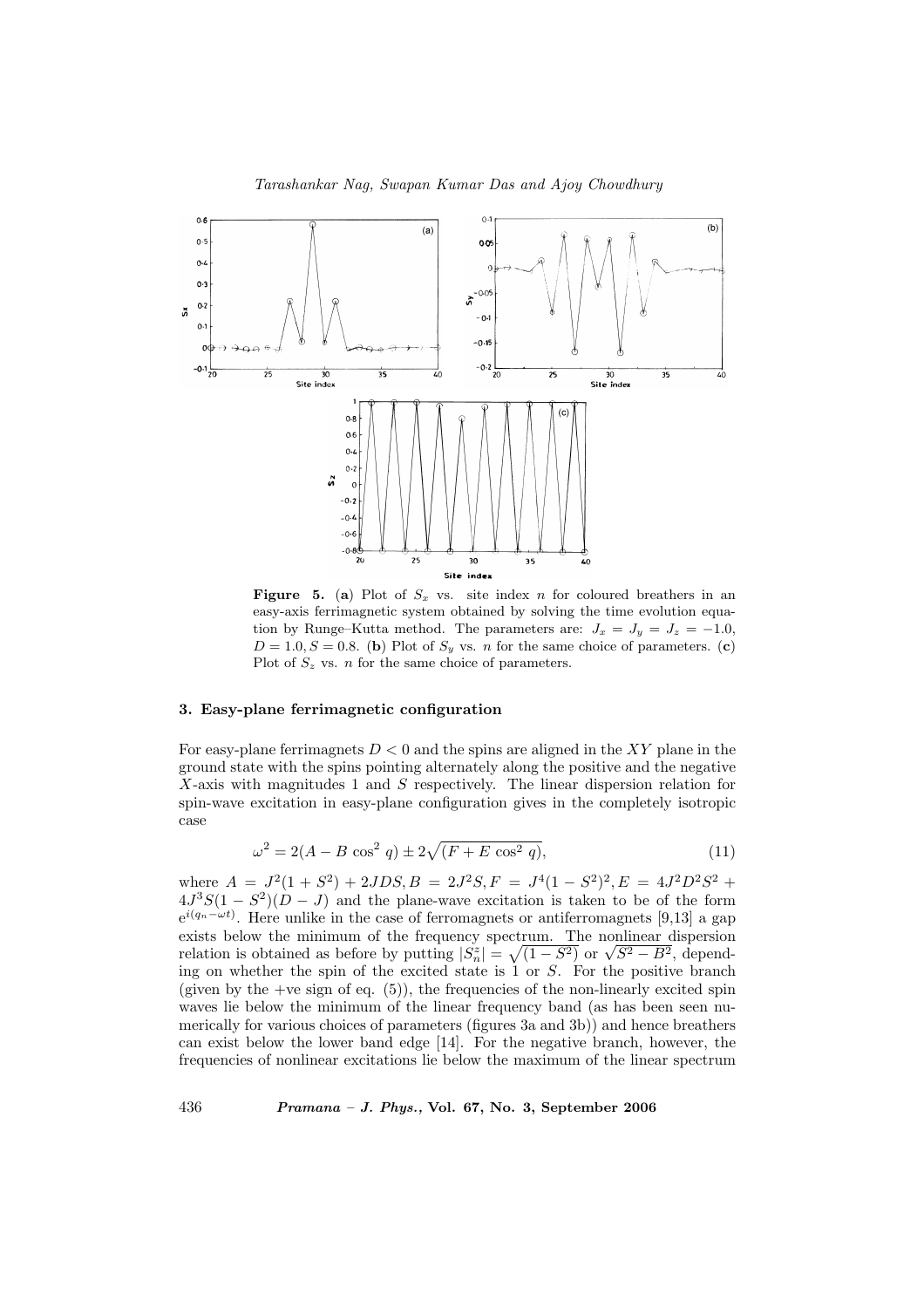

Figure 6. (a) Plot of  $S_x$  vs. site index n for the parameters:  $J_x = J_y = -0.1, J_z = -1.0, D = 1.0, S = 0.8$ . (b) Plot of  $S_y$  vs. n for the same choice of parameters. (c) Plot of  $S_z$  vs. n for the same choice of parameters.

and hence overlap with it. Thus breathers can exist for the positive branch of the dispersion relation only. Breather profiles are obtained by exciting only a limited number of spins out of the easy plane  $[9,13]$ , which is the XY-plane in this case and then solving Landau–Lifshitz equations  $(1)-(3)$ . The solutions are continued from the AC limit which is given by  $J_x = J_y = J_z = 0$  in the isotropic case. Provided the frequency of the nonlinearly excited wave lies below the lower band edge and satisfies the nonresonance and the anharmonicity conditions, the solutions go over to spatially localised excitations, i.e., breathers for small  $J_x, J_y, J_z$ . The solution is numerically determined and the breather profile shown graphically  $(figures 7a-c).$ 

### 4. Energetics

For small intersite coupling the Hamiltonian of the entire lattice can be represented as the sum of the Hamiltonians corresponding to individual lattice points. The Hamiltonian (or energy) contribution from the nth lattice point is written as,  $H_n =$  $-[J(S_n^x(S_{n-1}^x+S_{n+1}^x)+S_n^y(S_{n-1}^y+S_{n+1}^y))+J_zS_n^z(S_{n-1}^z+S_{n+1}^z)]-DS_n^{z^2}$ . The average energy corresponding to the central spin of the excited breather mode (average being calculated over one time period of the breather mode) is seen to be fairly constant when calculated over an interval equal to many time periods (figure 8). This clearly shows the stable nondecaying structure of the breather.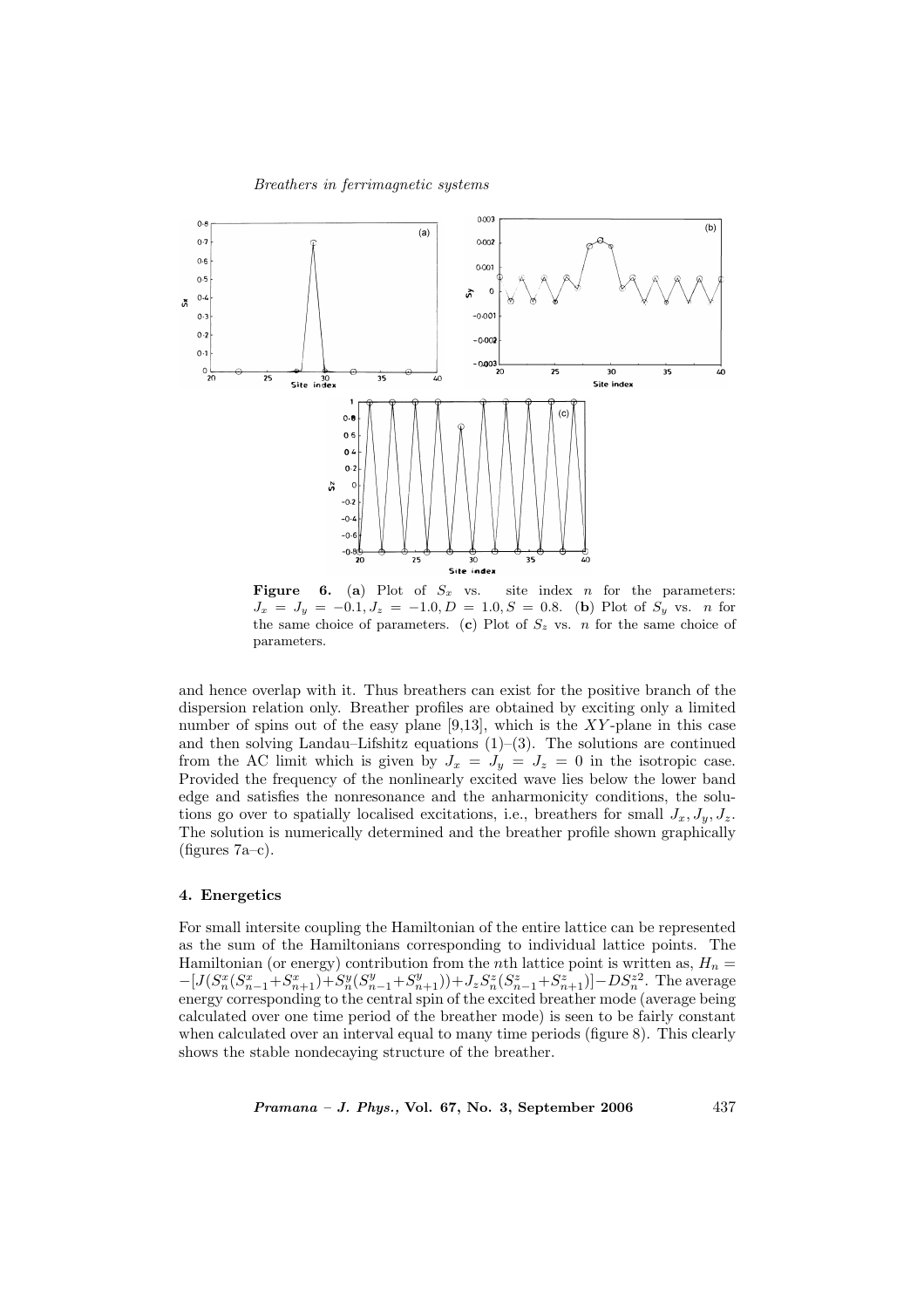

Figure 7. (a) Plot of  $S_x$  vs. n in an easy-plane ferrimagnetic system. The parameters are:  $J_x = J_y = J_z = -0.1, D = -1.0, S = 0.8$ . (b) Plot of  $S_y$  vs. n for the same choice of parameters. (c) Plot of  $S_z$  vs. n for the same choice of parameters.



Figure 8. Plot of the average energy vs. number of complete periods of the breather.

It is clear from the expression for the Hamiltonian of the ferrimagnetic system that the energy required for exciting the breather mode in an easy-axis configuration, which is the difference between the energy in the excited state and that in the ground state, is nearly equal to  $D[(S_n^{z_2})]_{\text{ground}} - (S_n^{z_2})_{\text{excited}}]$  for small J  $(J_x = J_y = J_z = J)$ , where *n* corresponds to the site of the central spin. For an easy-axis configuration, where the easy axis is parallel to the Z-axis, the difference is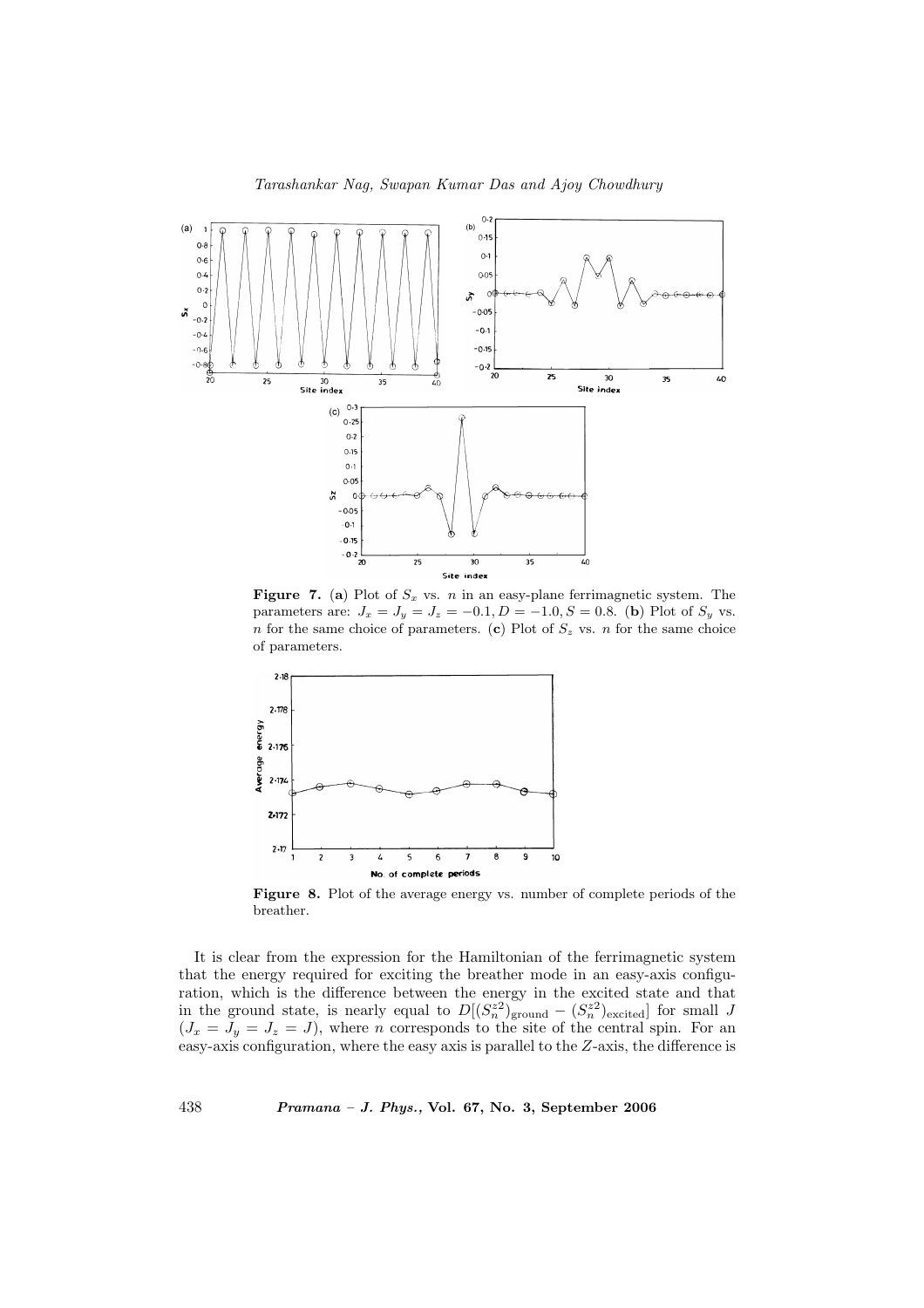nearly equal to  $DA_n^2$ , where  $A_n$  is the amplitude of excitation of the *n*th site. Thus the energy of excitation decreases as the amplitude of excitation decreases. Since the amplitude of the nonlinearly excited breather mode is vanishingly small when it is just formed by bifurcation from the linear band edge, the easy-axis configuration requires no threshold for excitation of the breather mode.

For the easy-plane configuration the frequency corresponding to the lower band For the easy-plane configuration the frequency corresponding to the lower band edge is given by  $\omega = 2\sqrt{JDS}$ , while that corresponding to the AC limit is  $\omega_n = 2DS_n^z$ . In order that breathers may form by bifurcation from the lower band edge, the frequency of the breather mode, which is approximately the same as that corresponding to the AC limit, must be less than that of the lower band edge. This gives us the condition that  $S_n^{z2} < JS/D$ . Thus, since  $S_n^z$  for the ground state is zero here, the energy of excitation of the easy-plane ferrimagnetic breather mode clearly goes to zero at the threshold of excitation. It can be remarked in passing that for dimension  $\geq 2$  a finite energy threshold for the formation of discrete breathers has been seen to exist [15].

#### 4.1 Discussions

The work deals with the problem of excitation of breathers in a ferrimagnetic system. The features worth-mentioning in this connection consist of the following:

(1) For the three-spin excited monochromatic breathers the amplitude of the centre of the breather  $A_n$  should satisfy the condition  $A_n^2 > (1 [2S(J_z+D)-J_z/2D+J_z]^2$  as given by (7). Thus different ferrimagnetic systems modelled by different values of  $S$  will require different values of the minimum amplitudes of the central spin for generating three-spin excited monochromatic breathers. For antiferromagnetic systems  $(S = 1)$  the inequality (7) shows that there is no lower bound for the amplitude. For one-spin excited monochromatic breathers we can similarly deduce from (6), assuming symmetry about the centre of the breather, that  $A_n < S_0$ , where  $S_0$  is the magnitude of the spin at the site of excitation  $(S_0 = 1$  here), and the frequency of the breather is taken to be that in the AC limit.

(2) The easy-plane linear dispersion relation (8) for spin-wave excitation admits of waves with frequencies below the lower linear spin-wave band edge. Thus while the corresponding cases for the ferromagnetic and antiferromagnetic counterparts have acoustic-like spectra and hence do not allow any nonlinear gap mode below the lower band edge [9,13], the ferrimagnetic systems can give rise to breathers below the linear band edge. Also, contrary to the ferromagnetic or antiferromagnetic systems, where breather modes can exist above the top of the linear band, no such mode exists (explained in §3) in the ferrimagnetic case.

(3) The ferrimagnetic breathers we have investigated, have fairly steady structures. This is borne out by the fact that the average energy of the breather (calculated over one time period of the breather) remains constant over a time interval equal to many time periods (figure 8). Localisation property of the breathers was verified by working with spin systems of different sizes. The greater extent of localisation for higher value of  $D/J$  was also checked (figures 4a, 5b) for coloured breathers and figures 3a, 3b for monochromatic breathers). Also the energy re-